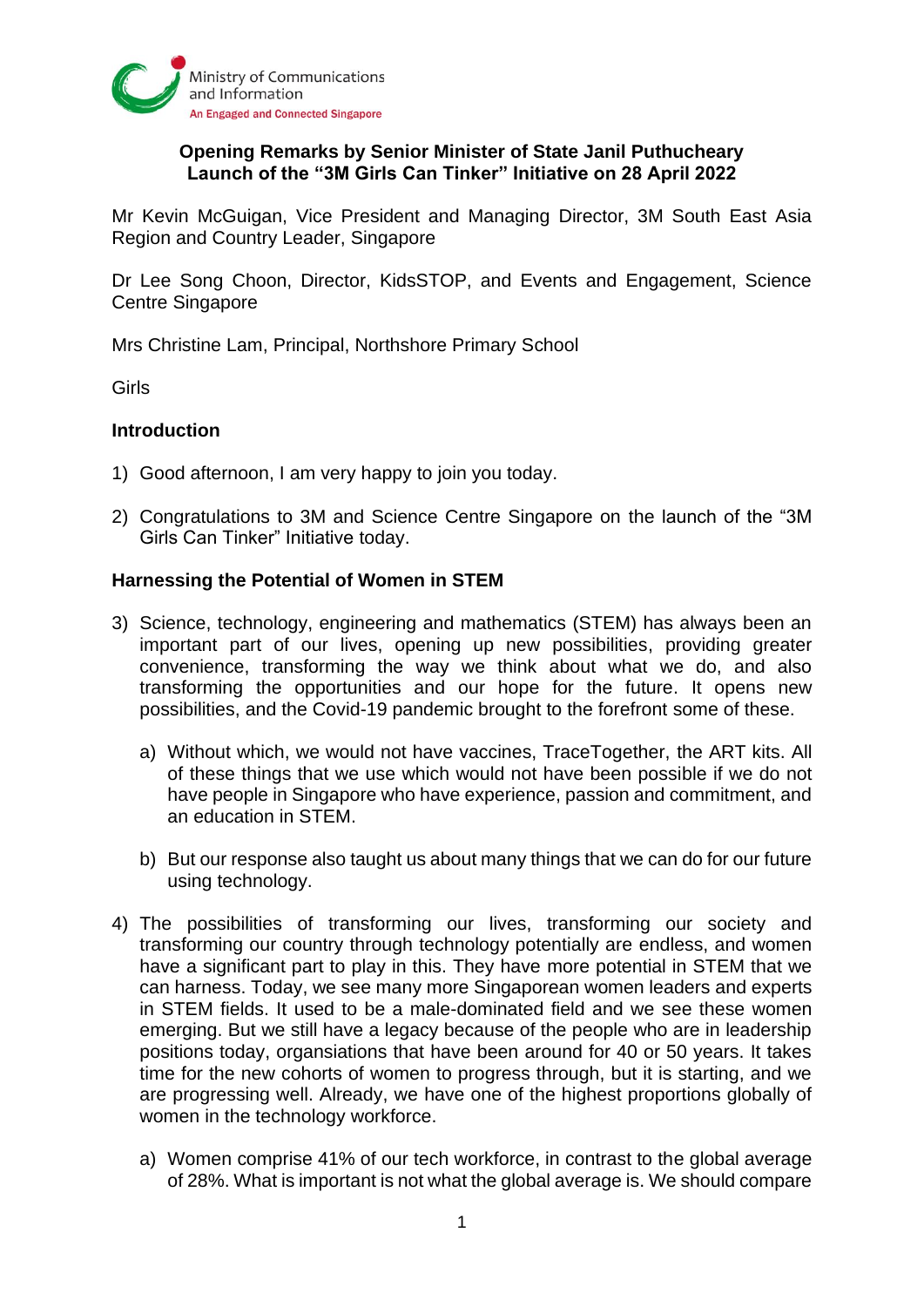

ourselves to where we think we can go, and 41% - we can go further and we will. Because if we do not, we will not be making use of that experience, expertise and opportunity that is there in half of our population.

- 5) In 3M's global survey<sup>1</sup> last year:
	- a) Nearly all (9 in 10) respondents in Singapore agree that it is important to increase diversity and inclusion in STEM fields.
	- b) More than 8 in 10 here agree that more needs to be done to encourage girls to go into STEM fields, and importantly, keep them engaged in the opportunities and find a way to balance the opportunities with their other aspirations.

### **Promoting Inclusivity in STEM**

- 6) The government is committed to building a more inclusive digital society. One that harnesses the full potential of everyone – including women – and enable every Singaporean to participate and benefit from the growing digital sector. This includes giving people access to digital tools and skills, and importantly, access to job opportunities.
- 7) This is one of the reasons why we have partnered so successfully with the community and industry partners to support and empower girls and women to pursue STEM careers. For example, the SG Women in Tech initiative has made significant progress since it was launched in 2019.
	- a) We have connected over 115,000 girls in schools with female tech leaders through a series of Students Ask videos; and
	- b) We facilitated tech companies to reach out to over 380 students during Girls In Tech Week, where youths learned more about the tech sector and connected with industry role models – people only just a little bit older than them. We need all kinds of role models – ladies who have walked the journey and arrived at senior leadership positions, and ladies who have just stepped in.
	- c) Both together, through this initiative, we have brought together over 600 women in the tech workforce for networking and mentoring activities, providing ongoing coaching and counselling.
- 8) The government will continue to ensure that opportunities in the STEM industry remain open to women and help them fulfil their full potential.

# **Conclusion**

<sup>1</sup> 3M's 2021 State of Science Index Survey: [https://www.3m.com.sg/3M/en\\_SG/state-of-science-index-survey](https://www.3m.com.sg/3M/en_SG/state-of-science-index-survey-sg/insights/)[sg/insights/](https://www.3m.com.sg/3M/en_SG/state-of-science-index-survey-sg/insights/)